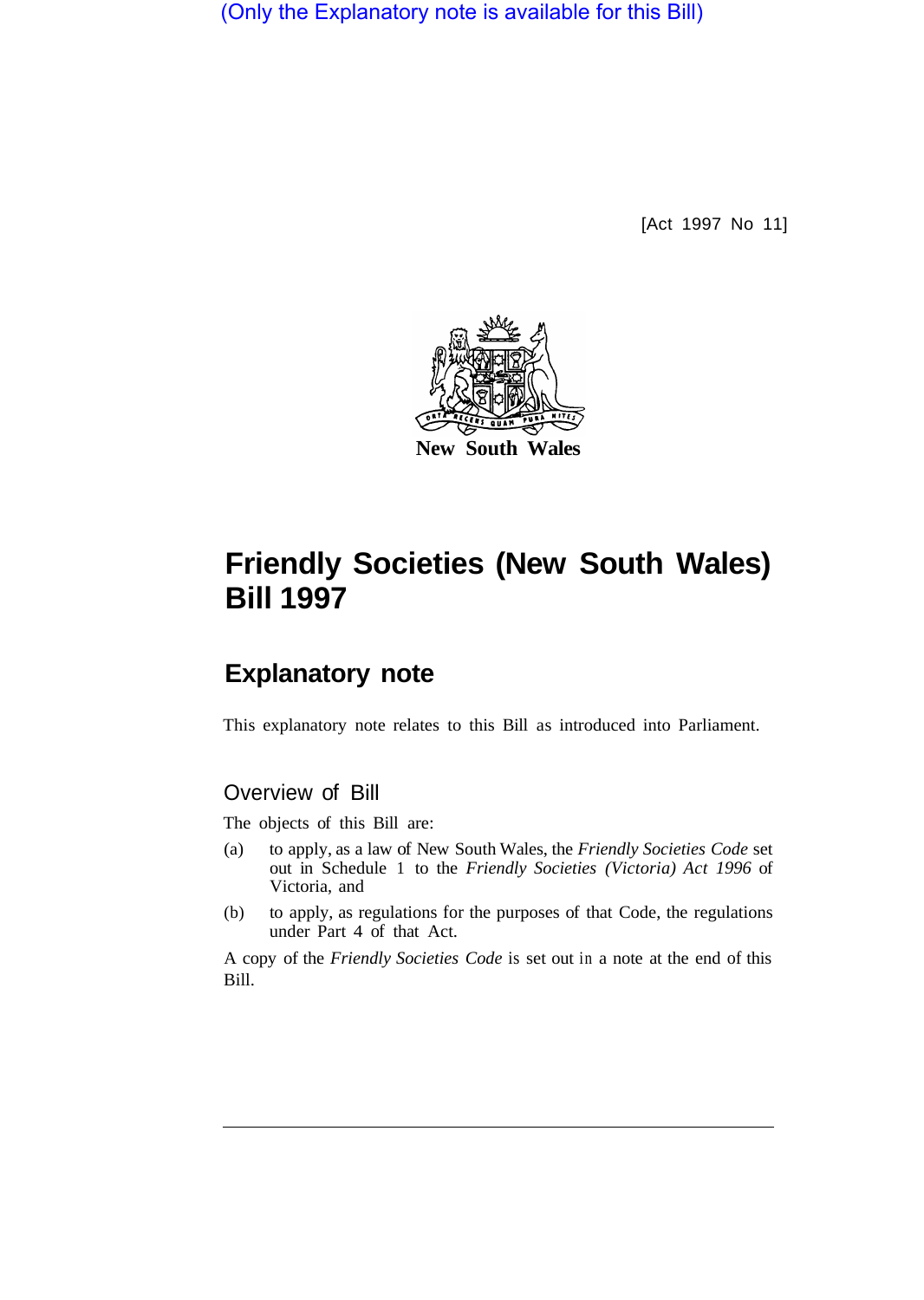Friendly Societies (New South Wales) Bill 1997 [Act 1997 No 11]

Explanatory note

## Outline of provisions

#### **Part 1 Preliminary**

**Clause 1** sets out the name (also called the short title) of the proposed Act.

**Clause 2** provides for the commencement of the proposed Act on a day or days to be appointed by proclamation.

**Clause 3** defines certain words and expressions used in the proposed Act.

**Clause 4** provides that the friendly societies legislation of New South Wales (that is, this Act and its associated legislation, including in particular the *Friendly Societies (NSW) Code* and the *Friendly Societies (NSW) Regulations)* binds the Crown.

#### **Part 2 Friendly Societies (NSW) Code and Friendly Societies (NSW) Regulations**

**Clause 5** applies, as a law of New South Wales, the Friendly Societies Code set out in Schedule 1 to the *Friendly Societies (Victoria) Act 1996* of Victoria. The applied Code is to be referred to as the *Friendly Societies (NSW) Code.* 

**Clause 6** applies, as regulations for the purposes of the *Friendly Societies (NSW) Code,* the regulations in force under Part 4 of the *Friendly Societies (Victoria) Act 1996* of Victoria. The applied regulations are to be referred to as the *Friendly Societies (NSW) Regulations.* 

**Clause 7** defines certain expressions that occur in the *Friendly Societies (NSW) Code* and the *Friendly Societies (NSW) Regulations,* being expressions whose meaning necessarily varies according to the jurisdiction within which they are being applied, for the purposes of their application within New South Wales.

#### **Part 3 Conferral of functions and powers**

**Clause 8** is a formal provision that confers on the Australian Financial Institutions Commission the functions and powers expressed to be conferred on it by the friendly societies legislation of New South Wales.

**Clause 9** is a formal provision that confers on the Australian Financial Institutions Appeals Tribunal the functions and powers expressed to be conferred on it by the friendly societies legislation of New South Wales.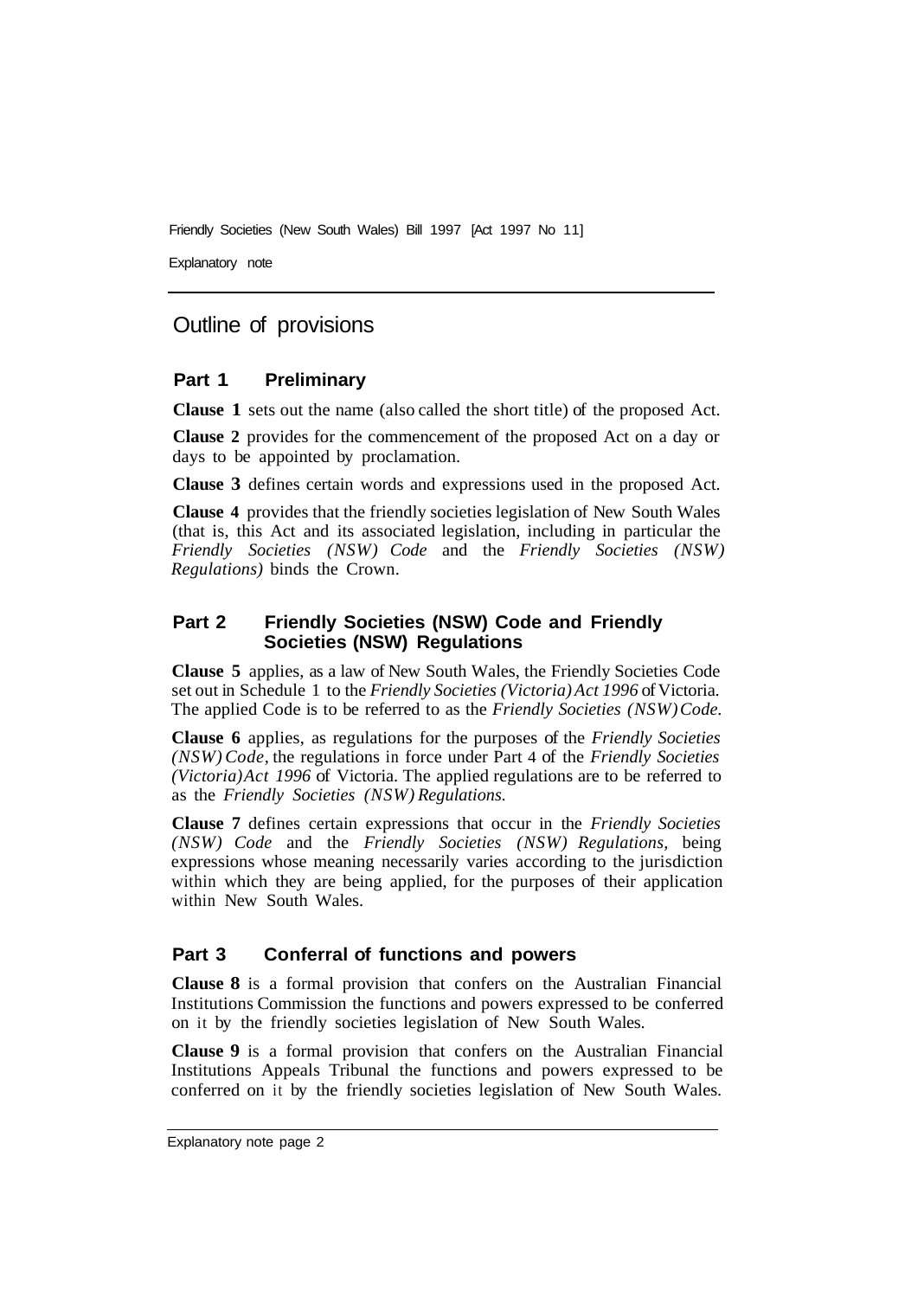Friendly Societies (New South Wales) Bill 1997 [Act 1997 No 11]

Explanatory note

**Clause 10** provides that the New South Wales Financial Institutions Commission (FINCOM) is to be the State supervisory authority for New South Wales. Various functions and powers are conferred on a State supervisory authority (an SSA) by the *Friendly Societies (NSW) Code* and the *Friendly Societies (NSW) Regulations.* 

#### **Part 4 Levies, fees and other amounts**

**Clause 11** imposes the fees prescribed by the *Friendly Societies (NSW) Regulations* or by the *AFIC (NSW) Regulations* in respect of matters concerning the friendly societies legislation of New South Wales.

**Clause 12** imposes the levies payable by a friendly society under sections **<sup>11</sup>**9 and 120 of the *AFIC (NSW) Code* and section 5 1 of the *Friendly Societies (NSW) Code.* 

**Clause 13** provides for the payment to the State of all fees, fines, penalties and other moneys that are payable under the friendly societies legislation of New South Wales, other than fees, levies and other amounts that, under that legislation, are payable to some other person.

**Clause 14** provides for the distribution of the assets of a friendly society (not being a society that has issued permanent shares) in the event that the society is wound up. Residual assets will be paid to some other society or other body having similar objectives to those of the society being wound up. This provision is a variation of what would otherwise occur under section 407 (4) of the *Friendly Societies (NSW) Code,* which provides that residual assets are to be distributed in such manner as the Supreme Court considers equitable having regard to the interests of the members of the society and of unpaid creditors.

#### **Part 5 General**

**Clause 15** repeals the *Friendly Societies Act 1989,* the *Friendly Societies Dispensaries Enabling Act 1945* and the *Friendly Societies General Regulation 1990.* 

**Clause 16** is a formal provision that gives effect to a Schedule of amendments to other Acts.

**Clause 17** is **a** formal provision that gives effect to a Schedule of savings, transitional and other provisions.

**Clause 18** provides for the review of the proposed Act at the end of 5 years after the date of assent.